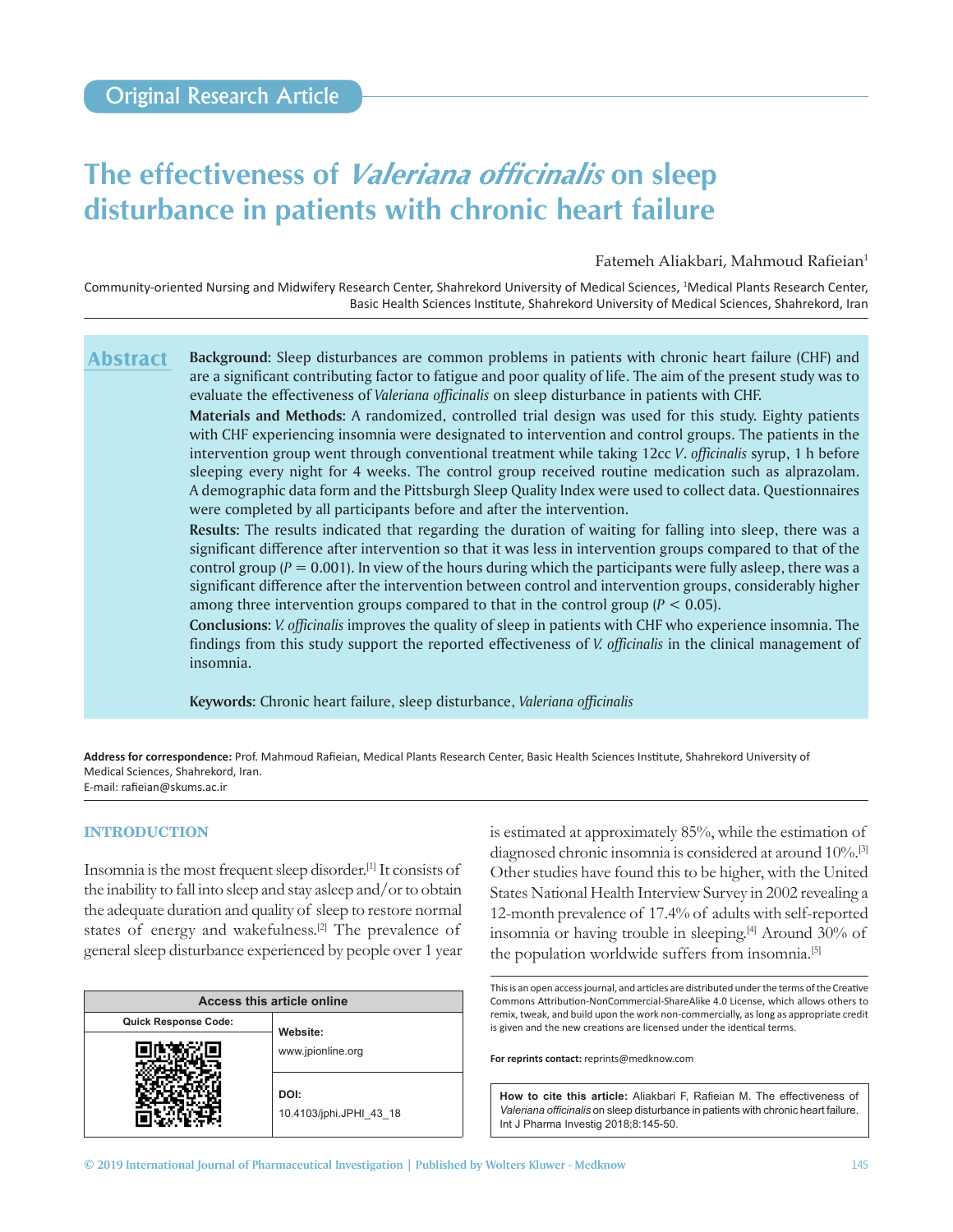Sleep disturbance is a common problem in patients with chronic heart failure (CHF) and a significant contributing factor to fatigue and poor quality of life.<sup>[6]</sup> The pathophysiology of CHF often leads to fatigue, due to nocturnal symptoms causing sleep disruption, including cough, orthopnea, paroxysmal nocturnal dyspnea, and nocturia. Only about 10% of those receive adequate treatment.[1,7]

Conventional approaches to the treatment of chronic insomnia usually involve either pharmacotherapy or psychological interventions. Pharmaceutical hypnotics are the primary first-line pharmacotherapy used to treat chronic insomnia. Benzodiazepines are the most effective and utilized drugs used to combat insomnia.[7] The use of these drugs has the potential to cause serious adverse effects.[8] The prolonged use of benzodiazepines produces adverse effects such as dependence, rebound insomnia, bad sleep quality, negative repercussions on cognitive functions,<sup>[9]</sup> and decreased effectiveness<sup>[1]</sup> which has brought about the search for safe, alternative treatments among herbal products.[10-12]

Complementary and alternative medical (CAM) therapies may be useful for the management of insomnia in older adults. The 2003 National Sleep Disorders Research Plan recognized as a priority the importance of studies evaluating CAM therapies for sleep disturbances.<sup>[13]</sup>

Interest in the use of alternative therapies and products for insomnia has grown over the past two decades due to a range of motivational factors.<sup>[14]</sup>

Many patients prefer "natural remedies" for the treatment of insomnia because they think their adverse effects and interactions are not considerable, they do not require a medical prescription, and do not cause alterations in the sleep state.<sup>[8]</sup>

Despite evidence on widespread interest, research evidence is lacking on the efficacy of many CAM therapies, especially in older adults. One of the herbal medicines with sedative effect is *Valeriana officinalis* that has been recognized since the 18<sup>th</sup> century in Europe and has been used for sleep disorders.[15]

*V. officinalis* contains a variety of chemical compounds, including valerenic acid and derivatives(hydroxyl-valerenic acid, acetoxy-valerenic acid, and valerenal) that may act synergistically to exert sedative effects.[8] Similar to conventional sedative-hypnotic medications, constituents of *V.officinalis* are believed to activate gamma-aminobutyric

acid (GABA) receptors that are involved in sleep promotion and regulation. Constituents of *V. officinalis* have also been shown through *in vitro* and animal studies to affect other receptors, adenosine and glutamine (an amino acid that is metabolized into GABA), involved in the regulation of sleep and waking.[16]

Taibi *et al*. review[17] concluded that *V. officinalis* is no more effective than the placebo in the majority of insomnia cases and that this result is deduced above all from the most recent methodologically rigorous clinical trials; however, the meta-analysis by Bent *et al*. [18] showed a statistically significant greater measure of effect (sleep-quality improvement) in the *V. officinalis* treated group in comparison to the placebo group. Nevertheless, they recommend further trials with greater methodological rigor to arrive at a more definitive conclusion. Sleep disturbances are a common problem in patients with CHF. The aim of the present study is to evaluate the effectiveness of *V*. *officinalis* on sleep disturbance in patients with CHF.

## **MATERIALS AND METHODS**

A clinical trial was conducted in two groups. Cardiac disease patients of Cardiovascular Clinic of Shahrekord University of Medical Sciences having inclusion criteria comprised the study's sample population.

The study participants were patients who were conscious, communicable, and had agreed to participate, were suffering from CHF confirmed by the patient's physician and older than 40 years old.

Patients were excluded from this study if they were unwilling to continue participating in the study or exhibiting sensitivity or physical problems pertinent to medicines during the study.

The protocol and informed consent document were reviewed and approved by the Ethics Committee of Shahrekord University of Medical Sciences and IRCT201204042289N2 was issued for the study by Iranian Registry of Clinical Trials.

All patients provided written informed consent at study screening before receiving any study medication. First, interviews were held by the researcher to complete questionnaires to select those with scoring at least 6. Then, their disorder (i.e., heart failure) was approved by a physician and finally other criteria for inclusion were ensured. Regarding statistical calculations, the number of population was 40 for each group; totally, 80 cases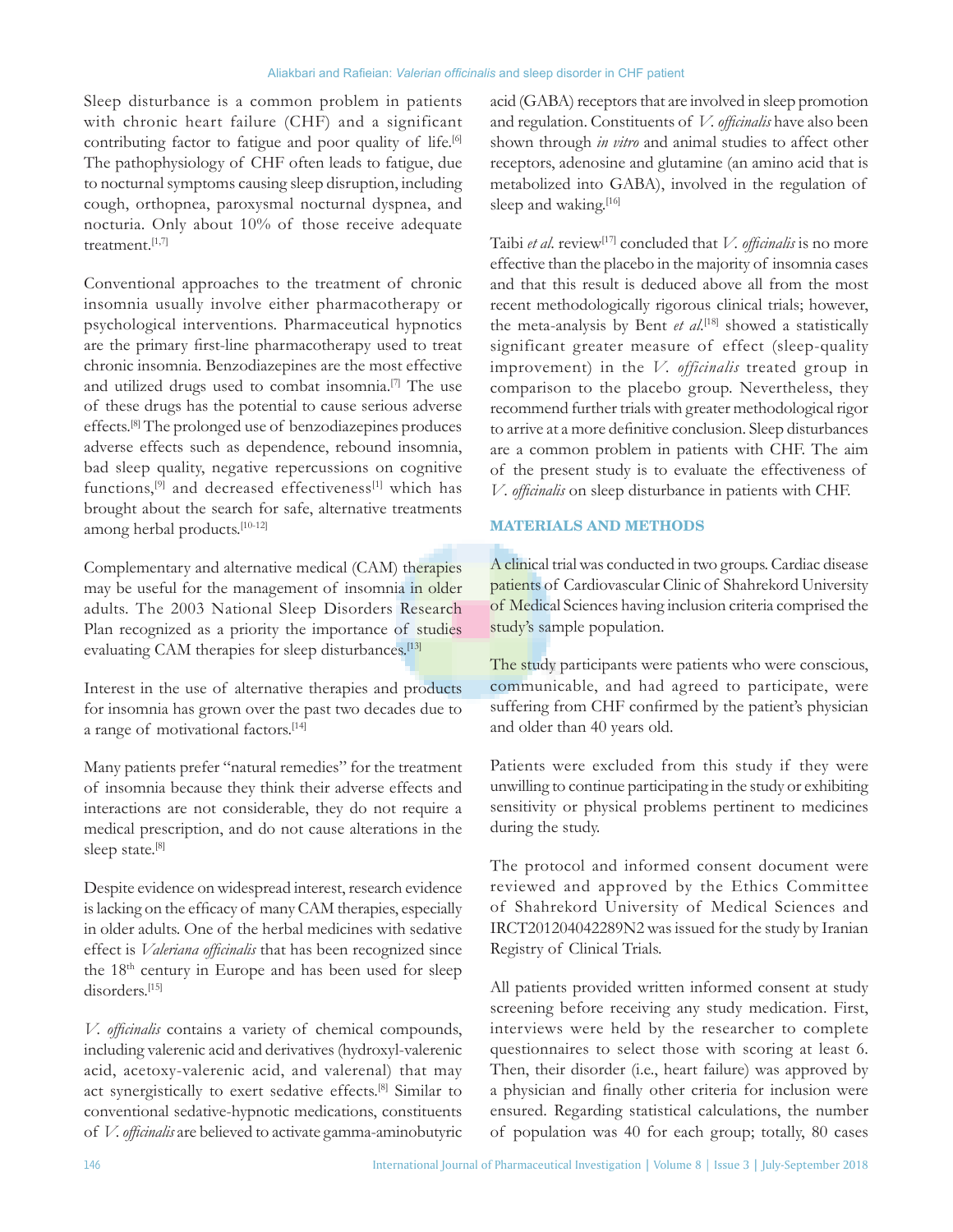were selected for pursuing investigation. In the first step, purposeful sampling was adopted. However, the patients were randomly divided into two study groups. At the end of each sampling day, each patient with inclusion criteria was characterized by one and two to be included in groups one and two, respectively. The patients in the first group went through the conventional treatment while taking 12cc *V*. *officinalis* syrup (Mina, Pharmaceutical and Cosmetics Laboratory, Tehran, Iran), 1 h before going to bed every night within 1 month. The control received the routine medicine such as alprazolam. Regarding that it was rare to have access to the total sample population within 24 h, we had to do sampling within subsequent days and go to the clinic to complete the sample population. Data were collected through a questionnaire comprised two section of demography and sleep quality questionnaire.

The questions specified for sleep appraised included Petersburg Sleep Quality Investigation (PSQI) questionnaire, with 89.6% sensitivity and 86.5% specification. The questionnaire has been developed for investigating patient's attitude toward sleep quality within 4 weeks and bears seven scales of general description of sleep quality by individual, delay in falling into sleep, useful sleep duration, sleep adequacy (ratio of useful sleep duration to the total time spent in bed), sleep disorders (nightly getting up), the amount of soporific medicine taken, and finally daily performance (i.e., the difficulties due to insomnia experienced by an individual during the day).

The review of the literature indicates an acceptable consistency between the questionnaires results and laboratory sleep investigation by means of polysomnography (PSG). The score for each scale is 0–3, representing the natural condition and moderate to mean and severe difficulties, respectively. The summation of 7-fold scales comprises total score, ranging from 0 to 21. The total score of 6 or more was considered as sleep quality unacceptability.<sup>[19]</sup> Questionnaires were completed by all participants before and after the intervention.

#### **Standardization of the drug**

To standardize the syrup, total flavonoid and phenolic compounds as well as antioxidant activity of the syrup were determined as follows:

The amount of total flavonoid compounds in the syrup was determined using the colorimetric method as previously described by Asadi *et al*. [20] One mL of the extract or routine (standard flavonoid compound) was added to 1.5 mL of methanol (60%), 1 mL of 2% aluminum chloride, and 6 mL of 5% potassium acetate and the mixture was left at

room temperature for 35 min. Then, the absorbance of the mixture was measured at 415 nm with a double beam spectrophotometer (Unico UV-2100, USA). Standard solutions (Rutin) were prepared at concentrations of 25, 50, 100, 250, and 500 ppm in methanol and the calibration curve was prepared. The experiments were repeated three times. Total flavonoids were expressed regarding routine equivalent  $(mg/g)$ , which is a common reference compound.[21]

Total phenolic compounds in the syrup were determined colorimetrically using Folin–Ciocalteu reagent.[22,23] Half mL of the extract or standard phenolic compound (gallic acid) was mixed with the Folin–Ciocalteu reagent (1:10 dilution with distilled water) and aqueous  $\text{Na}_2\text{CO}$  (0.4 ml, 7.5%). The mixture was left at room temperature for 30 min, and the amount of total phenolic compounds was determined by spectrophotometer (Unico UV-2100, USA) at 765 nm. The standard curve was prepared using gallic acid at concentrations of 12.5, 25, 50, 62.5, 100, and 125 mg/L in methanol and water (60:40,  $v/v$ ). The experiment was repeated three times and the amount of total phenols were expressed regarding gallic acid equivalent (mg/g), which is a common reference compound.[24]

Total antioxidant activity of the syrup was evaluated using the previously described method of Shirzad *et al*. [25] A stock solution of  $\beta$ -carotene (0.5 mg) in one mL of chloroform, linoleic acid (25 µl), and tween-40 (200 mg) was prepared. The chloroform was evaporated using a vacuum evaporator at 50°C. Then, 100 mL of oxygenated water (30 min 100 ml/min) were added and 2500 µl aliquots were added to test tubes and 350  $\mu$ l of the extracts (prepared at 2 g/L concentration) or butylated hydroxy toluene (BHT) (as a positive control) were added and incubated for 48 h at room temperature. The absorbance of the solutions was measured at 490 nm. Antioxidant capacities of the extracts were compared with those of BHT and blank.<sup>[26]</sup>

#### **Statistical analysis**

Data were analyzed using SPSS software 17 (SPSS Inc., Chicago, IL, USA) software. In all analyses, *P* - 0.05 was considered as statistically significant. We used independent and paired *t*-tests to compare mean scores between the experimental and control groups at pre- and post-tests.

## **RESULTS**

Total phenol and flavonoid compounds were measured to be 60.04 and 27.7 mg/ml syrup, respectively. The antioxidant activity of the syrup was 40% of routine equivalent.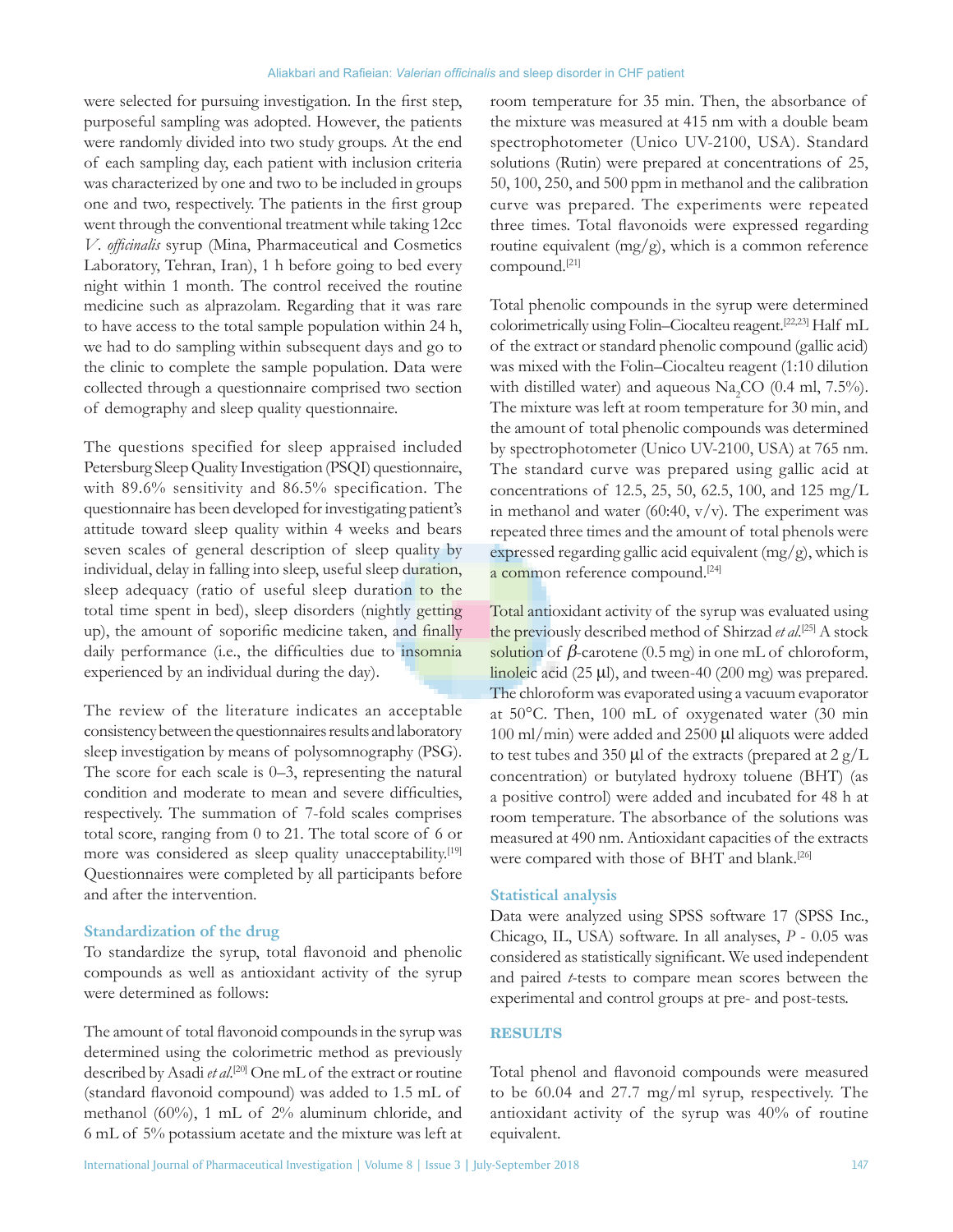In this study, 85 participants were initially included in the study. However, five people were subsequently set aside, two because of death and three due to unwillingness to take medicine, finally leaving 80 people divided into two groups of 40 each. The mean age was  $58.1 \pm 10$  years. About  $37.5\%$ were male while the rest  $62.5\%$  were female ( $P > 0.05$ ). Before the intervention, the mean time to fall into sleep was 1.47  $\pm$  1.06 and after intervention 0.74  $\pm$  0.61 h. Besides, the time duration in which an individual was fully asleep during the night was 0–10 h, with mean 4.54  $\pm$  1.74, and 2–8 h, with mean  $5.38 \pm 1.05$  before and after intervention, respectively  $(P < 0.05)$ . The results obtained by statistical analysis before intervention indicated that there was no significant difference regarding the time of falling into sleep, time duration of waiting for falling into sleep, and the number of hours during which the participants were fully asleep as well as sex and age distribution ( $P > 0.05$ ). Besides, the samples were normally distributed among the two groups.

Regarding the time duration of waiting for falling into sleep, there was a significant difference after intervention so that it was less among intervention groups compared to that of the control group ( $P = 0.001$ ). Given hours during which the participants were fully asleep, there was a significant difference after intervention between control and intervention groups, and this score was significantly higher in the intervention group ( $P \le 0.05$ ).

In addition, before intervention, there was no significant difference between two groups regarding total score  $(P = 0.239)$ . However, after intervention, control group had lower quality of sleep in comparison to intervention group ( $P = 0.001$ ).

Finally, the intervention group showed a better sleep quality compared to the control group.

## **DISCUSSION**

This study tested the effects of *V. officinalis* on sleep quality in patients with CHF. Findings showed improvement of sleep quality in intervention group compared to control group. Scientific evidence relative to the efficacy of *V. officinalis* is inconclusive. The current study is one of the few randomized placebo-controlled trials evaluating herbal treatment of insomnia among CHF patients. Some systematic reviews on the efficacy of *V. officinalis* on insomnia have been performed; however, they reach different conclusions.<sup>[1]</sup>

In a previous study, Wheatley found that stress decreased significantly after the daily taking of 600 mg *V. officinalis* for 6 months. Besides, the patient's insomnia was considerably improved.[27] In another study, Donath *et al*. found that the patient's sleep improved significantly after *V.officinalis* taking for several days.[28] Moreover, there was a significant decrease in sleep latency time in the intervention group in the recent study. The same result was achieved by Leathwood and Chauffard that demonstrated the group taking *V. officinalis* achieved an improvement in sleep quality compared to the placebo group. In addition, the sleep latency time, as well as nightly getting up frequency was decreased.<sup>[29]</sup>

The use of 450 mg *V. officinalis*, at bedtime in improving sleep in patients who were undergoing treatment for cancer in a study of Barton, could not improve sleep as measured by the PSQI.<sup>[30]</sup>

Morin in a clinical trial study assessed *V. officinalis*-hops combination and diphenhydramine for treating insomnia. The result showed that *V. officinalis* produced a nonsignificant reduction in sleep latency relative to placebo and diphenhydramine at the end of 14 days of treatment and a significant reduction in comparison to the placebo group at the end of 28 days of treatment.[31]

Although some studies have reported improvement in sleep quality with *V. officinalis* administration over time, there are few studies mentioning significant improvement in any of the sleep outcomes when *V.officinalis* is compared with a placebo.[32] Despite evidence from *in vitro* studies of *V. officinalis* effect on neuropeptide systems involved in sleep mechanisms,[33] Vitiello *et al*. reported moderately disrupted sleep on PSG recordings in older healthy women who had no complaint of sleep problems; however, this pattern was not observed in healthy older men.<sup>[34]</sup>

Recently, Shinomiya *et al*. reported that a significant shortening in sleep latency without any significant effects on the total times of wakefulness was observed with *V. officinalis* extract.[35] Although GABA is present in *V. officinalis* extracts, its brain bioavailability through oral administration is uncertain. The action of *V. officinalis* on the central nervous system might be due in part to GABA involvement through a number of mechanisms, including an inhibition of GABA uptake into synaptosomes.<sup>[36]</sup> *V. officinalis* constituents inhibit the enzymatic breakdown of GABA and enhance benzodiazepine binding.[37] The other potential mechanisms for the pharmacological activity of *V.officinalis* have been proposed, including partial agonistic activities on 5-HT5a receptor.[38]

The results of this study support the hypothesis that *V*. *officinalis* can improve sleep quality in patients with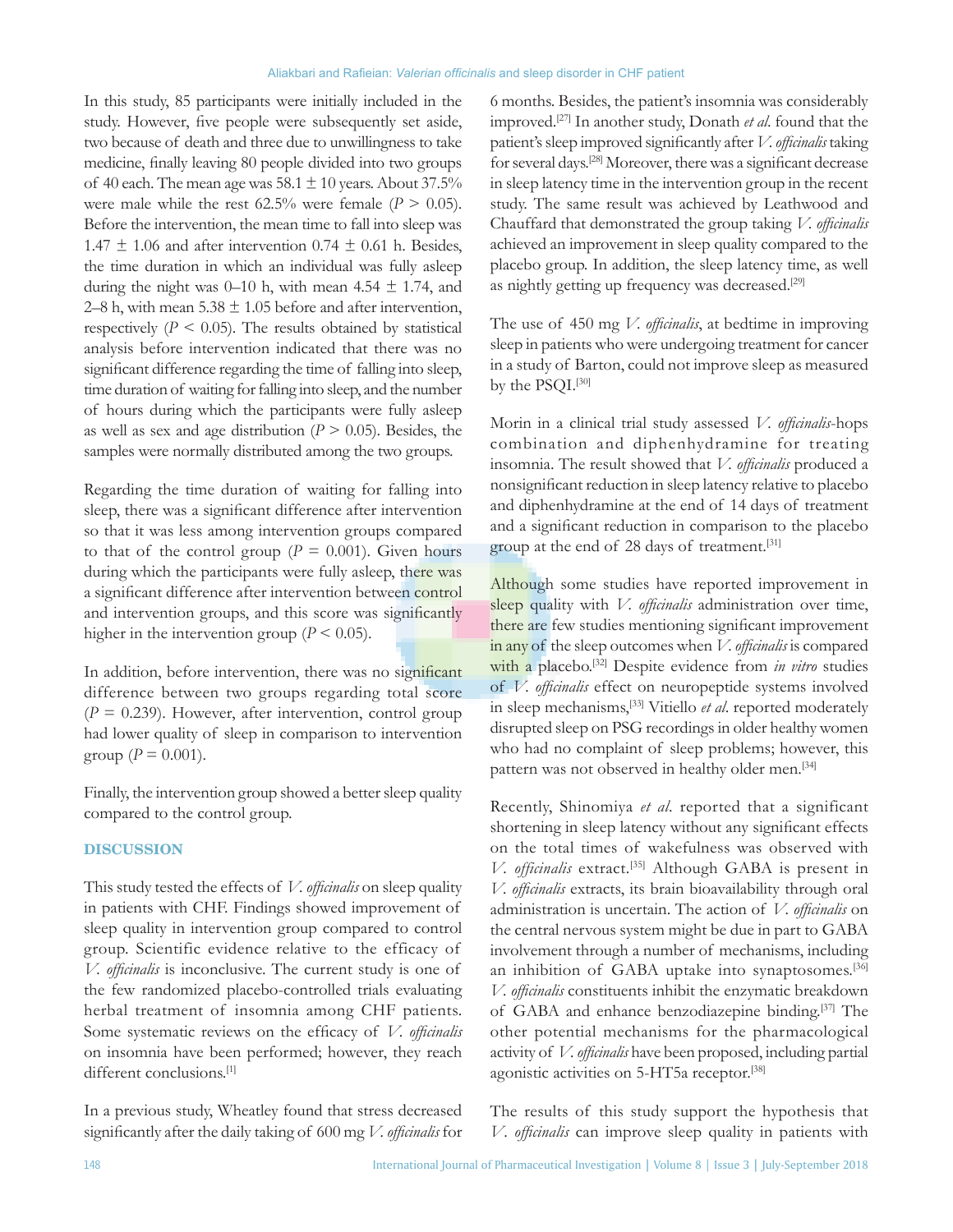CHF. Due to less side effect of herbal medicines,[39] these products could be taken as a safe substitute for synthetic medicines.[10]

#### **CONCLUSIONS**

*V*. *officinalis* has been demonstrated to have antioxidant activity, and therefore, its beneficial effect on insomnia might be, at least in part, due to its antioxidant activity.

## **Acknowledgments**

We are grateful to the patients who participated in this study for their cooperation.

## **Financial support and sponsorship**

This study was funded by the Research and Technology Deputy of Shahrekord University of Medical Sciences, Shahrekord, Iran.

#### **Conflicts of interest**

There are no conflicts of interest.

#### **REFERENCES**

- 1. Fernández-San-Martín MI, Masa-Font R, Palacios-Soler L, Sancho-Gómez P, Calbó-Caldentey C, Flores-Mateo G, *et al.* Effectiveness of valerian on insomnia: A meta-analysis of randomized placebo-controlled trials. Sleep Med 2010;11:505-11.
- 2. Sarrais F, de Castro Manglano P. The insomnia. An Sist Sanit Navar 2007;30 Suppl 1:121-34.
- 3. Roth T, Roehrs T. Insomnia: Epidemiology, characteristics, and consequences. Clin Cornerstone 2003;5:5‑15.
- 4. Pearson NJ, Johnson LL, Nahin RL. Insomnia, trouble sleeping, and complementary and alternative medicine: Analysis of the 2002 national health interview survey data. Arch Intern Med 2006;166:1775-82.
- 5. Reeder CE, Franklin M, Bramley TJ. Current landscape of insomnia in managed care. Am J Manag Care 2007;13:S112-6.
- 6. Steptoe A, Mohabir A, Mahon NG, McKenna WJ. Health related quality of life and psychological wellbeing in patients with dilated cardiomyopathy. Heart 2000;83:645-50.
- 7. Tariq SH, Pulisetty S. Pharmacotherapy for insomnia. Clin Geriatr Med 2008;24:93-105, vii.
- Rafieian-Kopaei M. Medicinal plants and the human needs. J Herbmed Plarmacol 2012;1:1-2.
- 9. Stewart SA. The effects of benzodiazepines on cognition. J Clin Psychiatry 2005;66 Suppl 2:9-13.
- 10. Nasri H, Shirzad H. Toxicity and safety of medicinal plants. J Herbmed Plarmacol 2013;2:21-2.
- 11. Akhlaghi M, Shabanian G, Rafieian‑Kopaei M, Parvin N, Saadat M, Akhlaghi M, *et al. Citrus aurantium* blossom and preoperative anxiety. Rev Bras Anestesiol 2011;61:702-12.
- 12. Roohafza H, Sarrafzadegan N, Sadeghi M, Rafieian‑Kopaei M, Sajjadi F, Khosravi-BoroujeniH, *et al.* The association between stress levels and food consumption among Iranian population. Arch Iran Med 2013;16:145-8.
- 13. 2003 national sleep disorders research plan. Sleep 2003;26:253-7.
- 14. Sewell RD, Rafieian‑Kopaei M. The history and ups and downs of herbal medicine usage. J Herbmed Pharmacol 2014;3:1-3.
- 15. Morris CA, Avorn J. Internet marketing of herbal products. JAMA 2003;290:1505-9.
- 16. Khom S, Baburin I, Timin E, Hohaus A, Trauner G, Kopp B, *et al.* Valerenic acid potentiates and inhibits GABA(A) receptors:

Molecular mechanism and subunit specificity. Neuropharmacology 2007;53:178-87.

- 17. Taibi DM, Landis CA, Petry H, Vitiello MV. A systematic review of valerian as a sleep aid: Safe but not effective. Sleep Med Rev 2007;11:209-30.
- 18. Bent S, Padula A, Moore D, Patterson M, Mehling W. Valerian for sleep: A systematic review and meta-analysis. Am J Med 2006;119:1005-12.
- 19. Soleimany M, Masoodi R, Sadeghi T, Bahrami N, Ghorban M, Hassanpoor A. General health and its association with sleep quality in two groups of nurses with and without shift working in educational centers of Iran University of Medical Sciences (IUMS). J Shahrekord Univ Med Sci 2008;10:70-5.
- 20. Asadi SY, Parsaei P, Karimi M, Ezzati S, Zamiri A, Mohammadizadeh F, *et al.* Effect of green tea (*Camellia sinensis*) extract on healing process of surgical wounds in rat. Int J Surg 2013;11:332-7.
- 21. Parsaei P, Karimi M, Asadi SY, Rafieian-Kopaei M. Bioactive components and preventive effect of green tea (*Camellia sinensis*) extract on post-laparotomy intra-abdominal adhesion in rats. Int J Surg 2013;11:811-5.
- 22. Sharafati R, Sharafati F, Rafieian‑Kopaei M. Biological characterization of Iranian walnut (*Juglans regia*) leaves. Turk J Biol 2011;35:635-9.
- 23. Karimi M, Parsaei P, Asadi Y, Ezzati S, Khadivi Boroujeni R, Zamiri A, *et al*. Effects of *Camellia sinensis* ethanolic extract on histometric and histopathological healing process of burn wound in rat. Middle East J Sci Res 2013;13:14-9.
- 24. Rabiei Z, Rafieian‑Kopaei M, Heidarian E, Saghaei E, Mokhtari S. Effects of *Zizyphus jujube* extract on memory and learning impairment induced by bilateral electric lesions of the nucleus basalis of meynert in rat. Neurochem Res 2014;39:353-60.
- 25. Shirzad H, Shahrani M, Rafieian‑Kopaei M. Comparison of morphine and tramadol effects on phagocytic activity of mice peritoneal phagocytes *in vivo*. Int Immunopharmacol 2009;9:968-70.
- 26. Shirzad H, Taji F, Rafieian‑Kopaei M. Correlation between antioxidant activity of garlic extracts and WEHI-164 fibrosarcoma tumor growth in BALB/c mice. J Med Food 2011;14:969-74.
- 27. Wheatley D. Stress-induced insomnia treated with kava and valerian: Singly and in combination. Hum Psychopharmacol 2001;16:353-6.
- 28. Donath F, Quispe S, Diefenbach K, Maurer A, Fietze I, Roots I, *et al.* Critical evaluation of the effect of valerian extract on sleep structure and sleep quality. Pharmacopsychiatry 2000;33:47‑53.
- 29. Leathwood PD, Chauffard F. Aqueous extract of valerian reduces latency to fall asleep in man. Planta Med 1985;2:144-8.
- 30. Barton DL, Atherton PJ, Bauer BA, Moore DF Jr., Mattar BI, Lavasseur BI, *et al.* The use of *Valeriana officinalis* (Valerian) in improving sleep in patients who are undergoing treatment for cancer: A phase III randomized, placebo-controlled, double-blind study (NCCTG trial, N01C5). J Support Oncol 2011;9:24-31.
- 31. Morin CM, Koetter U, Bastien C, Ware JC, Wooten V. Valerian-hops combination and diphenhydramine for treating insomnia: Arandomized placebo-controlled clinical trial. Sleep 2005;28:1465-71.
- 32. Kuhlmann J, Berger W, Podzuweit H, Schmidt U. The influence of valerian treatment on "reaction time, alertness and concentration" in volunteers. Pharmacopsychiatry 1999;32:235-41.
- 33. Schumacher B, Scholle S, Hölzl J, Khudeir N, Hess S, Müller CE, *et al.* Lignans isolated from valerian: Identification and characterization of a new olivil derivative with partial agonistic activity at A(1) adenosine receptors. J Nat Prod 2002;65:1479-85.
- 34. Vitiello MV, Larsen LH, Moe KE. Age-related sleep change: Gender and estrogen effects on the subjective-objective sleep quality relationships of healthy, noncomplaining older men and women. J Psychosom Res 2004;56:503-10.
- 35. Shinomiya K, Fujimura K, Kim Y, Kamei C. Effects of valerian extract on the sleep-wake cycle in sleep-disturbed rats. Acta Med Okayama 2005;59:89-92.
- 36. Santos MS, Ferreira F, Faro C, Pires E, Carvalho AP, Cunha AP, *et al.* The amount of GABA present in aqueous extracts of valerian is